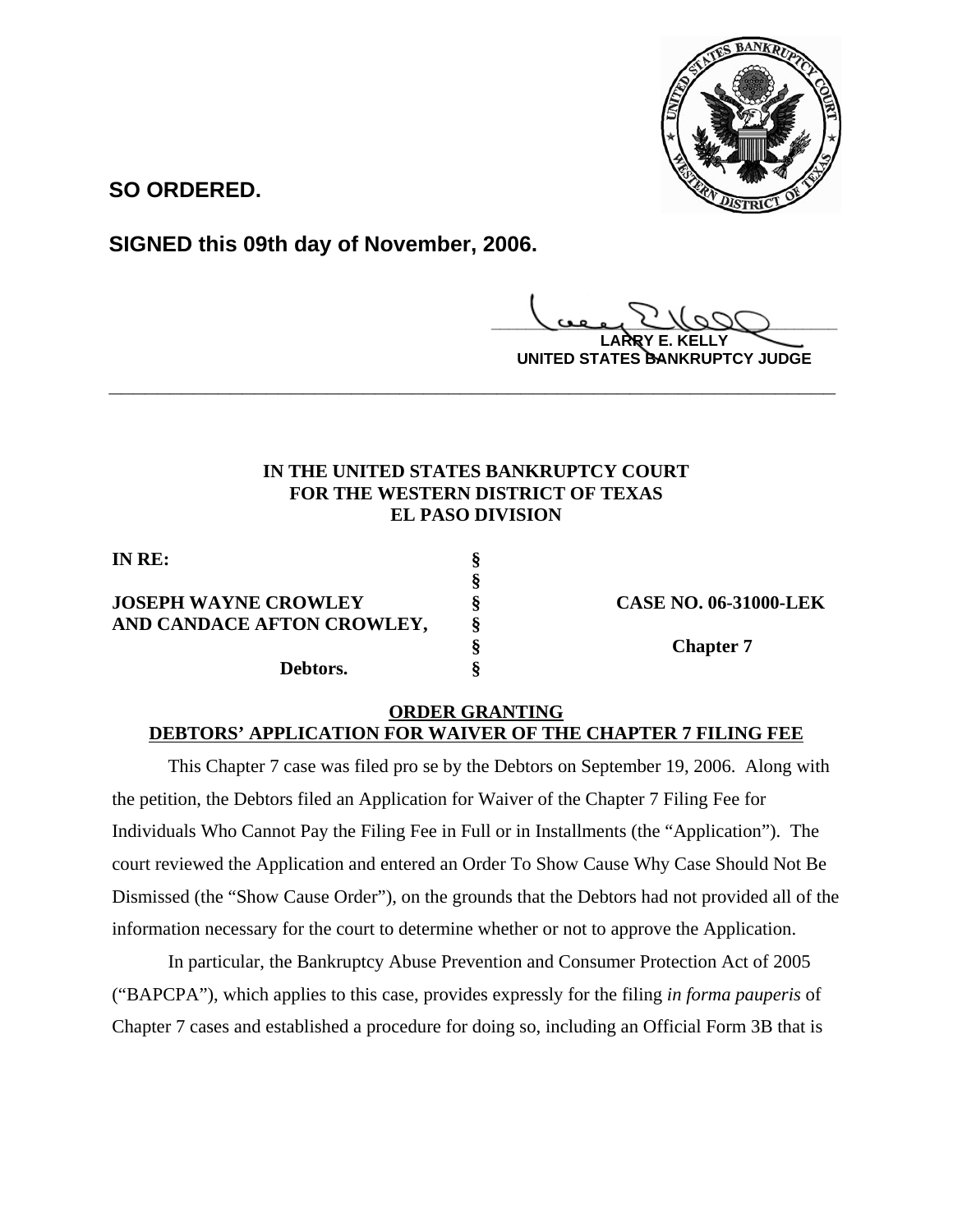an application for waiver of the filing fee.<sup>1</sup> See 28 USC 1930(f). The form requires the applicant(s) to either attach Schedules A and B or answer the questions listed therein about their assets. Because the Debtors in this case had not filed their Schedule A nor answered the questions in the Application, the court ordered that they either file all their Schedules by October 18, 2006, or file a response to the Show Cause Order.

On October 17, the Debtors filed their Schedules A and E, and also filed a new Application, which the court will consider to be an amended Application, superceding and replacing the original Application. A hearing was held on the Show Cause Order on October 19, 2006, at which time the Debtors informed the court of their recent filings. The court then took the matter under advisement to review those papers.

As mentioned above, Section 418 of BAPCPA amended 28 U.S.C. § 1930 (effective as of October 17, 2005) to expressly permit Chapter 7 debtors to request that the court grant them *in forma pauperis* status and waive filing fees. Section 1930(f) now provides:

(1) Under the procedures prescribed by the Judicial Conference of the United States, the district court or the bankruptcy court may waive the filing fee in a case under chapter 7 of title 11 for an individual if the court determines that such individual has income less than 150 percent of the income official poverty line (as defined by the Office of Management and Budget, and revised annually in accordance with section 673(2) of the Omnibus Budget Reconciliation Act of 1981) applicable to a family of the size involved and is unable to pay that fee in installments. For purposes of this paragraph, the term "filing fee" means the filing fee required by subsection (a), or any other fee prescribed by the Judicial Conference under subsections (b) and (c) that is payable to the clerk upon the commencement of a case under chapter 7.

(2) The district court or the bankruptcy court may waive for such debtors other fees prescribed under subsections (b) and (c).

(3) This subsection does not restrict the district court or the bankruptcy court from waiving, in accordance with Judicial Conference policy, fees prescribed under this section for other debtors and creditors.

<sup>&</sup>lt;sup>1</sup> In particular, the Interim Rules promulgated to implement the changes of the BAPCPA, which were adopted by this court pursuant to Standing Order, included Rule 1006(c) which provides that "[a] voluntary chapter 7 petition filed by an individual shall be accepted for filing if accompanied by the debtor's application requesting a waiver under 28 U.S.C. § 1930(f), prepared as prescribed by the appropriate Official Form." In another Standing Order signed on November 8, 2005, *discussed infra,* this court adopted Official Form 3B to be used in requesting a waiver.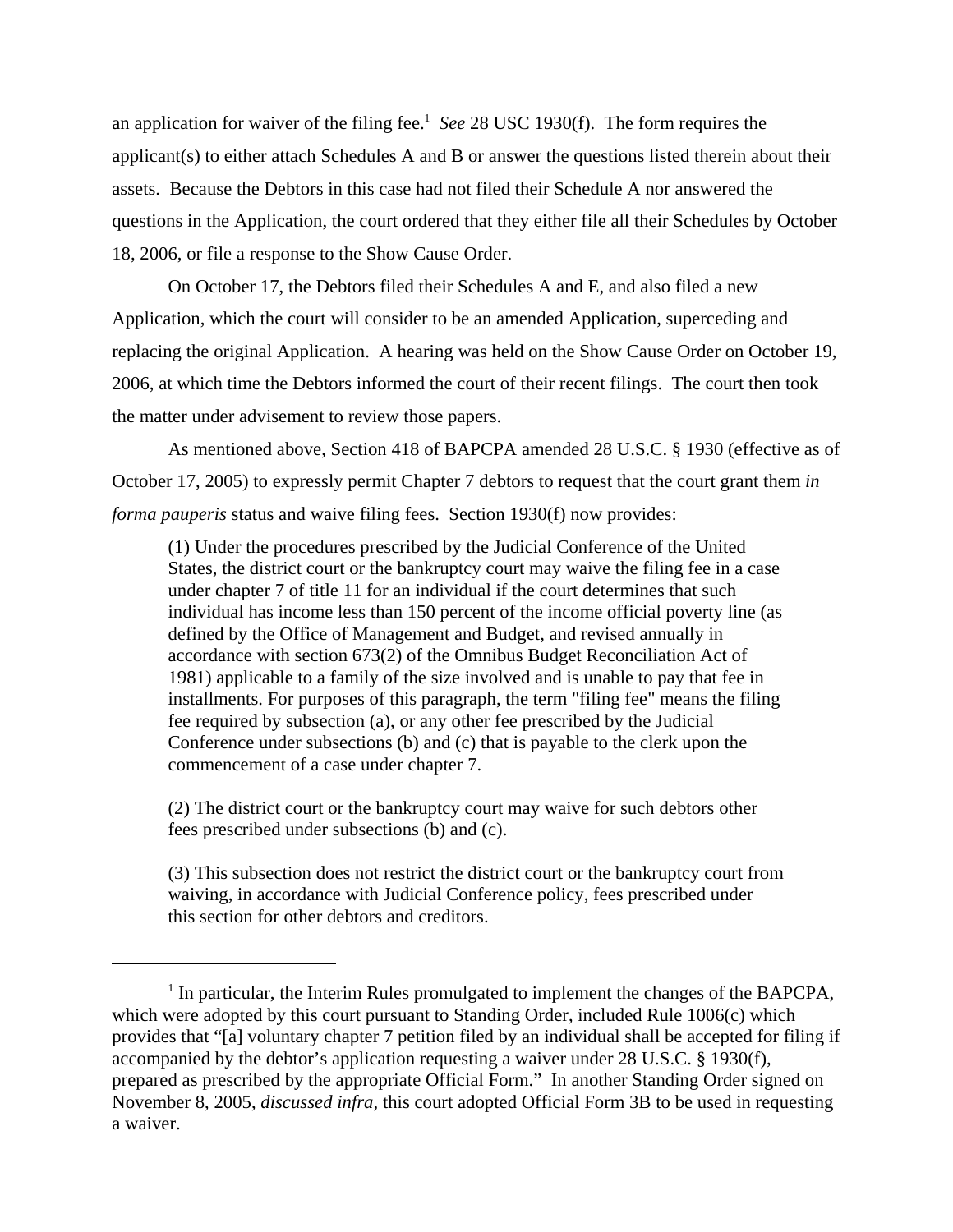By Standing Order signed on November 8, 2005, this court adopted the Interim Procedures Regarding the Chapter 7 Fee Waiver Provisions of the Bankruptcy Abuse Prevention and Consumer Protection Act of 2005 (the "*In Forma Pauperis* Procedures" or the "Procedures").<sup>2</sup>

As § 1930(f) says, to be eligible for a waiver of the filing fee, the Debtors must show that they have "income less than 150 percent of the income official poverty line (as defined by the Office of Management and Budget, and revised annually in accordance with section 673(2) of the Omnibus Budget Reconciliation Act of 1981) applicable to a family of the size involved and [are] unable to pay that fee in installments." The Procedures

interpret this statutory language to refer to the poverty guidelines updated periodically in the Federal Register by the U.S. Department of Health and Human Services under the authority of 42 U.S.C. § 9902(2). The phrase "income official poverty line as defined by the Office of Management and Budget" refers to the poverty thresholds set by the Census Bureau. OMB has never issued poverty thresholds or guidelines, but in August 1969, the Bureau of the Budget (the predecessor of OMB) did issue a document designating the Census Bureau poverty thresholds as the federal government's official statistical definition of poverty. Section 673(2) of the Omnibus Budget Reconciliation Act of 1981 (codified in 42 U.S.C. § 9902(2)) requires the Secretary of Health and Human Services to update the poverty guidelines annually. The thresholds are mentioned in that legislative section because they are the starting point from which the poverty guidelines are calculated. The Bureau of Census poverty thresholds are typically used for statistical purposes whereas the DHHS poverty guidelines are used administratively to determine program eligibility.

## *In Forma Pauperis* Procedures, Para II.A.1, n.2.

The current figures for the monthly income levels that are 150% of the official poverty guidelines are published at http://www.uscourts.gov/bankruptcycourts/resources.html. According to those figures, for 2006 in Texas, 150% of the official poverty level for a family of three (the Debtors in this case listed one 13 year old daughter as a dependent as of the date the case was filed) was combined monthly income of \$2,075.00. The Debtors in this case list combined monthly income (Line 16 of Schedule I) of \$1,957.96.<sup>3</sup> Therefore, the court finds,

<sup>2</sup> Those Guidelines can be reviewed at:

http://www.uscourts.gov/bankruptcycourts/jcuguidelines.html.

<sup>3</sup> The Debtors have decreased their gross income by \$1000 per month that is apparently deducted from the Debtor's military paycheck as a child support payment. The court notes that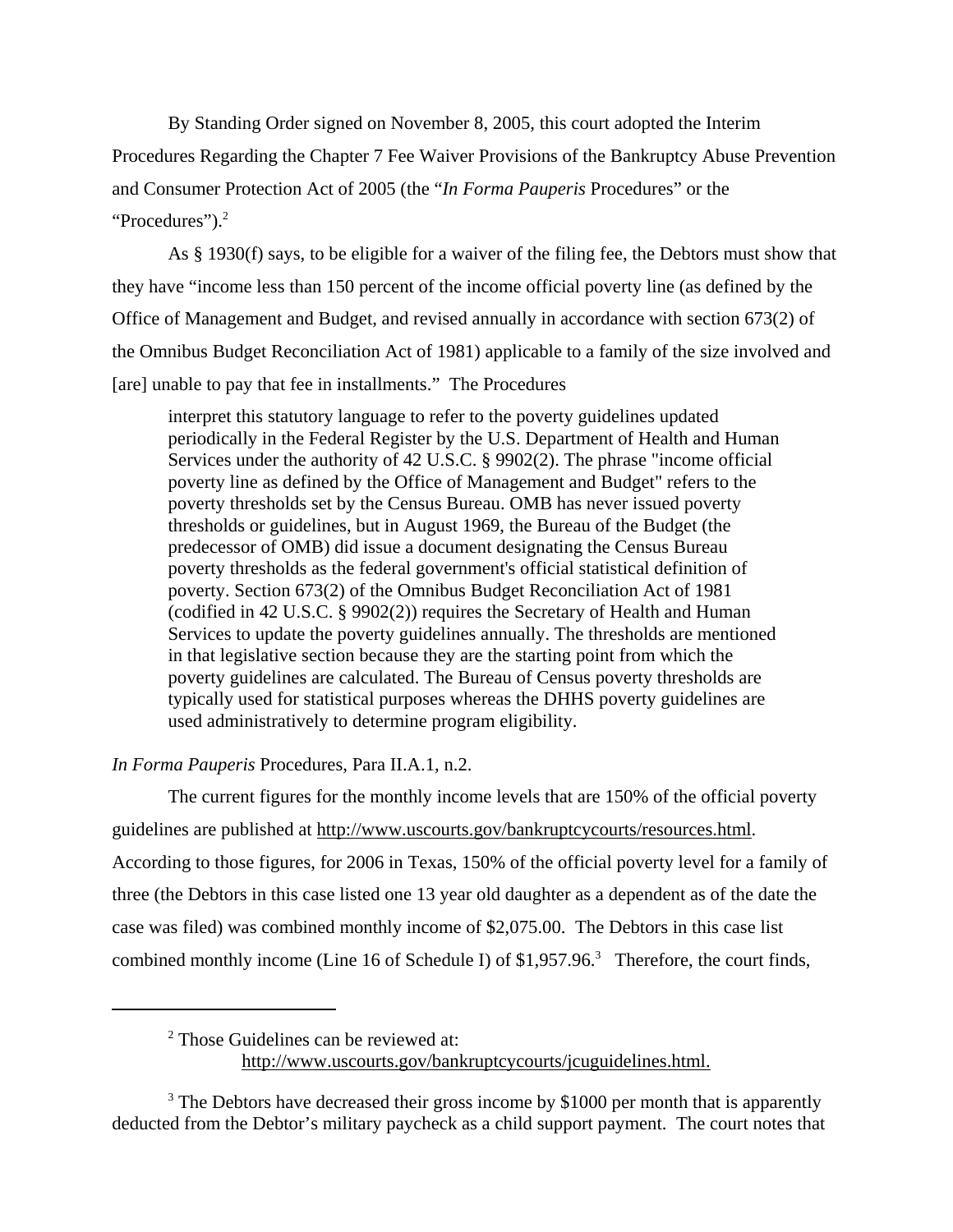they satisfy the first prong of the test for qualifying for a waiver of the filing fee–i.e., they have "income less than 150 percent of the income official poverty line."

The Debtors must *also* show that they are unable to pay the filing fee in installments.

The filing fee for a Chapter 7 petition is currently \$245.00. 28 U.S.C.A. § 1930(a)(1). In addition, there is an administrative fee of \$39.00, and a surcharge to pay the trustee of \$15.00. *See* 28 U.S.C § 1930(b) ("The Judicial Conference of the United States may prescribe additional fees in cases under title 11 of the same kind as the Judicial Conference prescribes under section 1914(b) of this title."); 28 U.S.C § 1930 Judicial Conference Schedule of Fees, Bankruptcy Court Miscellaneous Fee Schedule, Items 8, 9 ("In all cases filed under title 11, the clerk shall collect from the debtor or the petitioner a miscellaneous administrative fee of \$39."and "Upon the filing of a petition under chapter 7 of the Bankruptcy Code, the petitioner shall pay \$15 to the clerk of the court for payment to trustees serving in cases as provided in 11 U.S.C. §  $330(b)(2)$ ."). As stated above, BAPCPA allows the court, upon a proper showing, to waive not only the filing fee, but also these other fees imposed upon the filing of a Chapter 7 case. 28 U.S.C § 1930(f)(1) ("For purposes of this paragraph, the term "filing fee" means the filing fee required by subsection (a), or any other fee prescribed by the Judicial Conference under subsections (b) and (c) that is payable to the clerk upon the commencement of a case under chapter 7.").

The Procedures state that "the bankruptcy court should consider the totality of the circumstances in determining whether the debtor is unable to pay the fee in installments [and that] Official Form 3B elicits information relevant to this determination." *In Forma Pauperis* Procedures, Para II.A.5. The Debtors' Application–Official Form 3B–shows monthly expenses of \$3,012, and *de minimus* cash, a negative balance on their checking account, no real estate owned, and negative equity in one vehicle.<sup>4</sup> The court finds, based on the totality of the

they list a 13 year old daughter as a dependent, and if she were the recipient of that child support, it must be added back in. *See In Forma Pauperis* Procedures, Para.II.A.3, n.3 ("The income of any other family member listed on Schedule I as a dependent also is included" in the amount of income to be compared to the federal poverty guidelines). However, this does not appear to be the case here, since the Debtors have responded to the question in Official Form 3B under penalty of perjury by stating that "\$0" is the amount of additional income of their dependents.

<sup>&</sup>lt;sup>4</sup> Several problems exist with the Schedules as filed–for instance: no interests in real estate are listed, but rent is listed as an expense and therefore they must have a leasehold interest